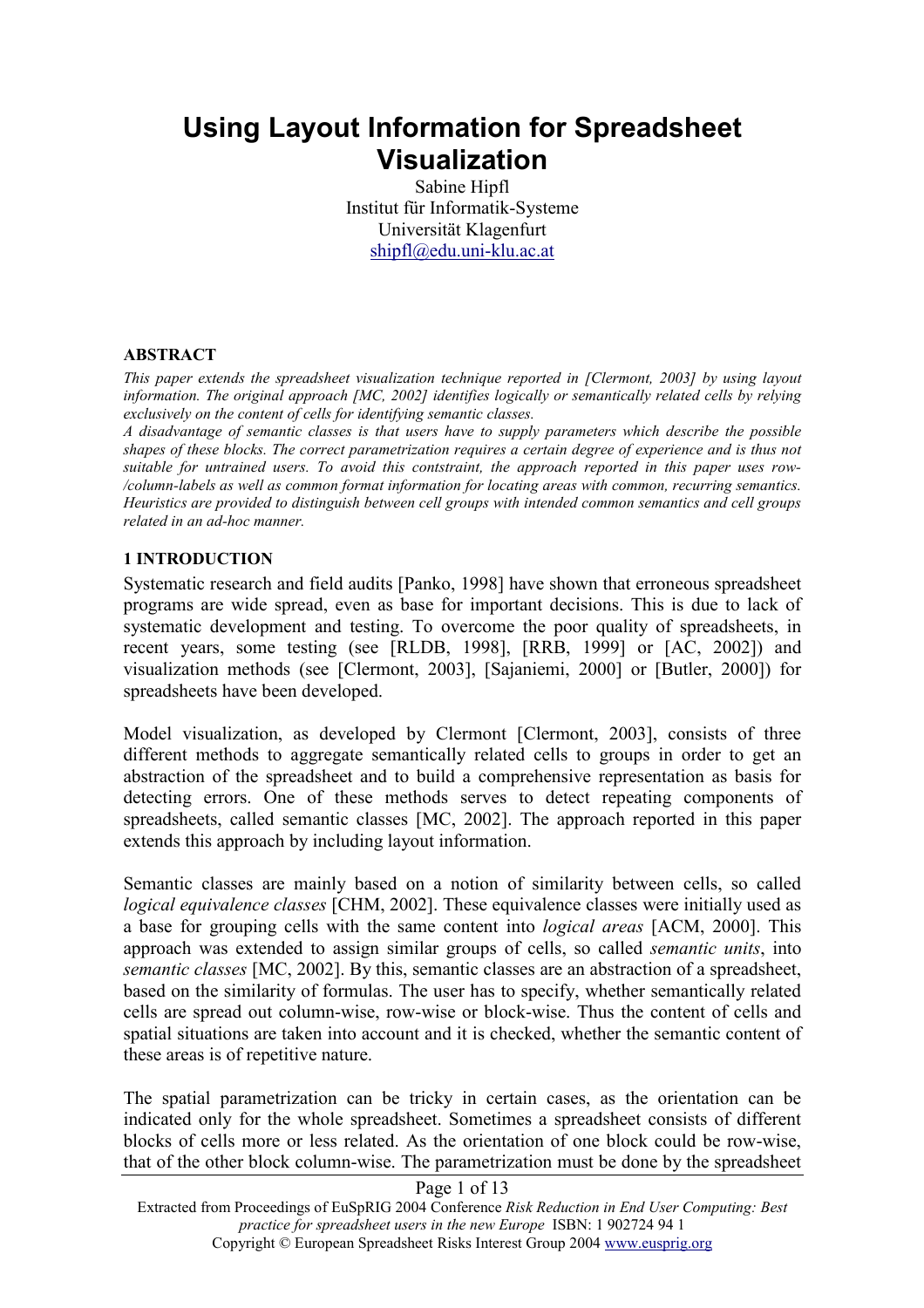user itself. As this demands a high knowledge of the structure of the spreadsheet it requires a certain degree of experience and might not be suitable for the untrained user.

Moreover, semantic classes only identify semantically related blocks of cells having the same extent. This requires the blocks to be of the same size. But blocks of cells that are semantically related but do have a different size will not be identified in their full extent.

The approach presented in this paper overcomes these hurdles, as explicit parametrization is avoided. This is done by using layout information to identify and group semantically related cells, yielding so called *layout areas*. These can then be checked whether they contain semantic classes.

Layout information in spreadsheets is, for example, bands of labels or frames. The spreadsheet-programmer uses layout information to structure the spreadsheet and to increase the understandability and readability of the sheet. The main idea behind using layout information for spreadsheet visualization is based on the general area of application of layout information: the spreadsheet-programmer uses layout information to describe semantically related areas on the spreadsheet. For the reconstruction of these related areas layout information is used again. By this

- explicit parametrization is avoided as
- implicit identification of the orientation of cells is possible.
- the orientation is identified for each block of cells individually and
- it is possible to identify semantically related blocks of cells with different extent.

Including formulas, spatial situations and layout information of cells can help

- to get a better view of the spreadsheet and
- to better recognize related areas.

This can lead to two major advantages:

- The comprehension of the whole spreadsheet improves and
- the reconstructed model of the spreadsheet is more meaningful.

Briefly, the technique that is subsequently presented assigns cells to labels and then detects similarities between cells that are assigned to similar labels. The notion of similarity between groups of cells that is used throughout this paper is based on logical equivalence [MC, 2002]. The generated abstraction consists of semantic classes where each semantic unit bears a label. Thus, the auditing techniques that can be applied to this abstraction are the same as [CM, 2003] suggest for semantic classes.

In contrast to existing techniques spreadsheet-programmers are not forced to introduce any specific layout characteristics into a spreadsheet. However, the approach is able to use the present information to create a meaningful abstraction of the spreadsheet. The analysis for similarity between the groups of cells goes also much more into detail as many of the commercial available toolkits do. Therefore, a high number of semantically equivalent blocks can result and color coding of similar cells of the spreadsheet is not directly supported. This is not a disadvantage at all because users are enabled to audit the

### Page 2 of 13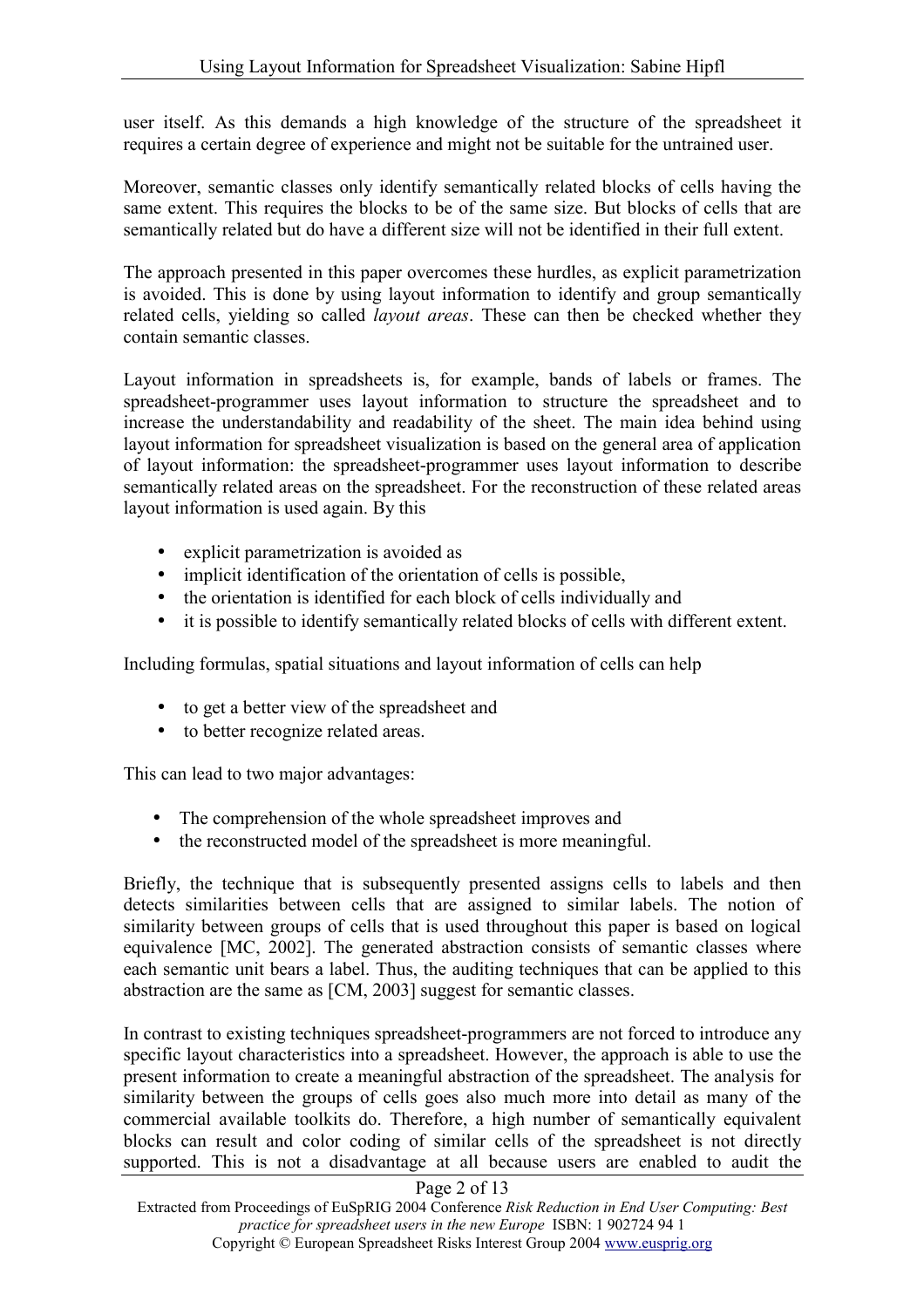spreadsheet on the base of the high level abstraction and not on the cell level, making the approach suitable for large spreadsheets.

The following section introduces different kinds of layout information and their relevance for the method of layout areas. In the third section some basic formal definitions are given, which are important for the implementation of the toolkit. In the fourth section the four heuristics on which layout areas are built are presented and illustrated by examples.

### **2 LAYOUT INFORMATION IN SPREADSHEETS**

Layout information can be classified into three main groups:

- Labels
- Formatting of the content of cells
- Lines and Frames

In general, layout information is used to structure the spreadsheet. This makes the spreadsheet more readable as well as more understandable.

### **2.1 Labels**

Labels are used to describe the semantics of cells and to help the spreadsheet-user to understand the usage of the whole spreadsheet, of blocks of cells as well as of single cells. Labels have the highest impact for the here introduced method of layout areas.

### **Extent of Labels**

In general, labels can run horizontally to the right or vertically downwards. If labels are used to describe columns, they are called horizontal labels as they are running horizontally to the right. If labels are used to describe rows, they are called vertical labels as they are running vertically downwards.

The extent of the labels within a spreadsheet defines an implicit identification of the orientation of the spreadsheet or of a particularly labelled portion of the sheet. As horizontal labels are describing columns, such parts of a spreadsheet are column-oriented and as vertical labels are describing rows, such parts of a spreadsheet are row-oriented.

### **Kinds of Labels**

The main idea of using labels for layout areas is the assumption that similar labels are an indicator for semantically related cells. As there are different degrees of similarity between labels, five kinds of labels can be defined. A formal definition of each kind of label is given in the next section.

# • *Running numbers*

In general, labels are cells containing a string. Running numbers are a special form of labels as they contain numbers. They are a set of cells which are running horizontally to the right or vertically downwards, containing values which are increasing in relation to the preceding cell at a given step size, usually one.

Using running numbers in the same way as conventional labels makes sense, because in many spreadsheets running numbers are not used as numbers but as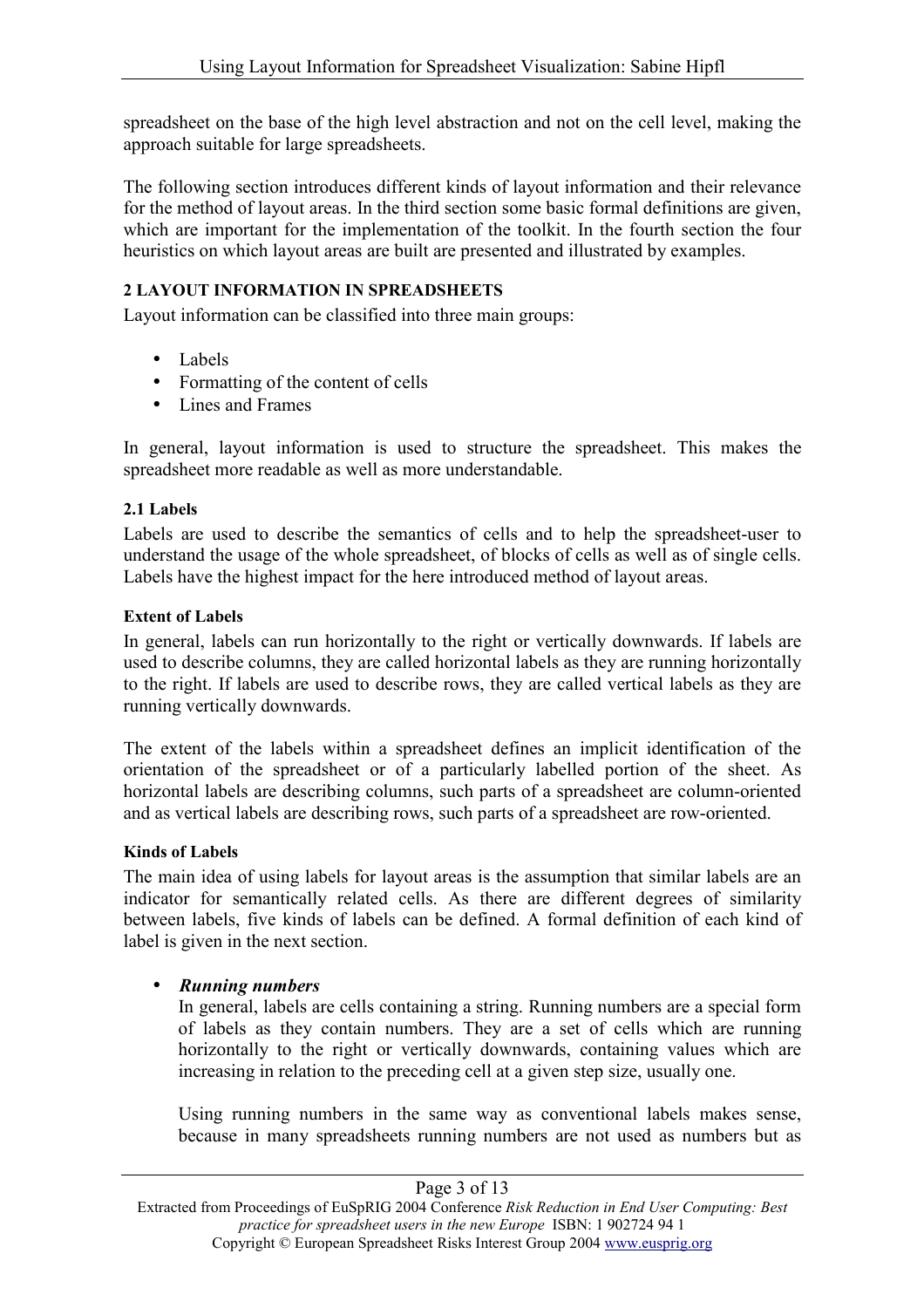labels to describe blocks of cells. For example, the years *2001* to *2004* can be used to describe blocks of cells in which the cash flow is calculated for four years.

### • *Labels interpreted as ordinal numbers*

These kinds of labels are a special form of running numbers. They are not similar to each other. Hence a function or a dictionary is needed to map these labels to numbers or help from the user to identify this mapping.

For example, the twelve months *January, February, March* … *December* can be mapped to the numbers *1* … *12*.

### • *Counters*

These kinds of labels are made up of one word with an attached running number in front or back of the word. It doesn't matter if there is a blank between the word and the running number.

For example, the labels *Year 1, Year 2, Year 3* and so on are counters.

• *Labels with complete identity*  Labels containing exactly the same word/s are called labels with complete identity.

### • *Labels with partial identity*

A set of labels that are made up of *n* words ( $n \ge 2$ ) are called labels with partial identity, if the first  $m (m \le n-1)$  words or the last  $m (m \le n-1)$  words are completely identical.

For example, the labels *Cash flow to Present Value* and *Cash flow increment* are partially identical as they contain the completely identical words *Cash flow*.

### **2.2 Formatting of the Content of Cells**

In spreadsheets different formatting of the content of cells is used to highlight related cells or to separate important issues from less important ones. The basic idea behind using different formatting for the identification of layout areas is the assumption that cells with the same format are assumed to be semantically related. Hence, format information is also used for layout areas.

Usually, there are five different kinds of formatting elements applicable for rendering the content of a cell: the *font* itself, the *font size*, the *style of the font*, the *font color* and finally the *background color* of a cell. In this work only the first four elements are used, the *background color* is left out.

### **2.3 Lines and Frames**

In spreadsheets, lines and frames are used to separate cells, or more common, blocks of cells. This kind of layout information is not used for the identification of layout areas because the information it provides is ambiguous due to the problem of proper attribution. E.g., a horizontal line can belong to either one of the two cells that it separates. Because of this ambiguity, lines and frames are not considered. It might be worth consideration for further work.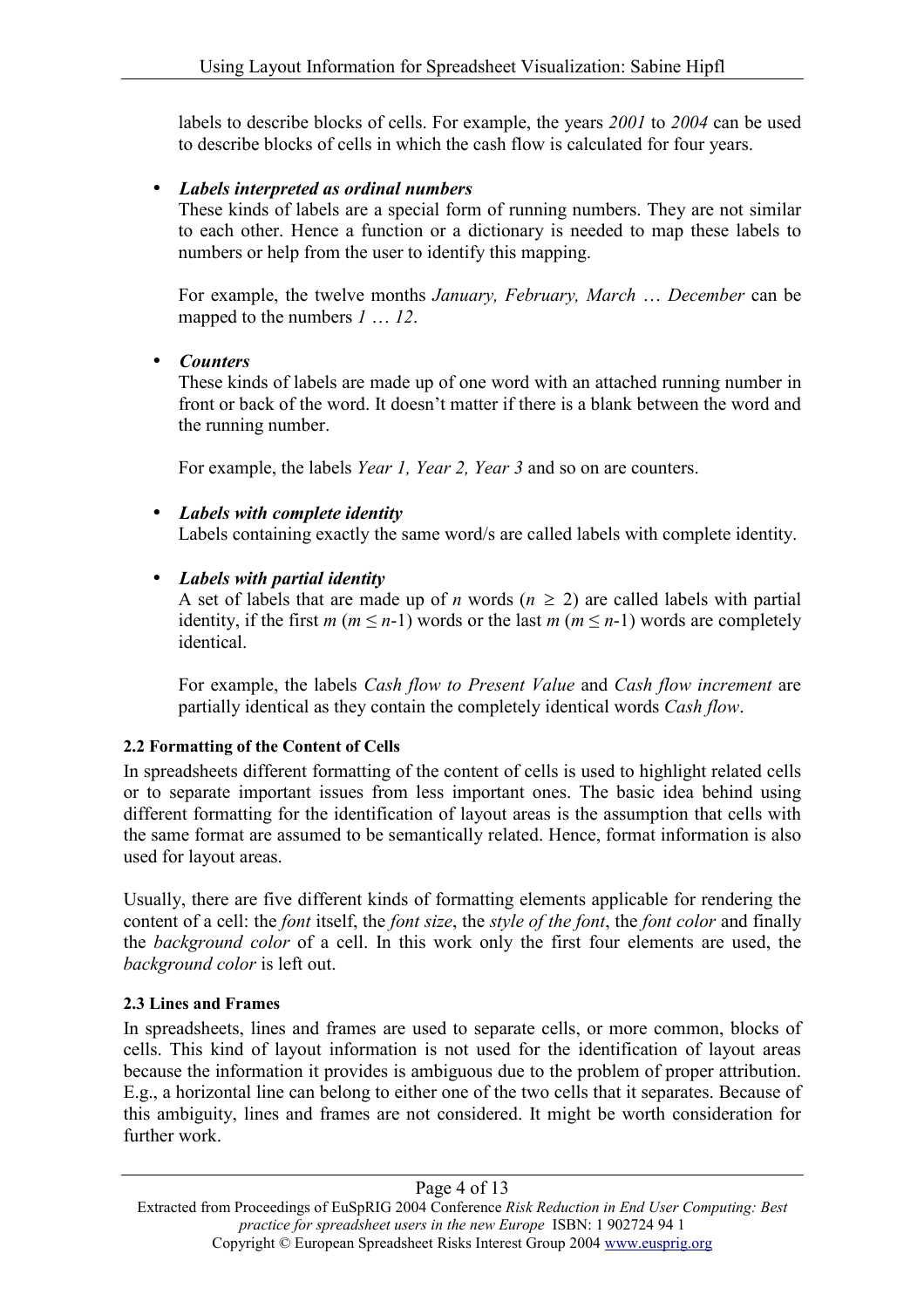### **3 FORMAL DEFINITIONS**

As a base for implementation of a toolkit, some formal definitions have to be introduced. These definitions are based on the formal definitions in [Clermont, 2003].

In the following, *C* denotes the set of all non empty cells of a spreadsheet, with  $c \in C$ : ((*x*, *y*), *v*, *f*, *fi*, *ri*). (*x*, *y*) is the address of a cell, *v* is the value, *f* is the formula of cell (which can be empty),  $\hat{f}$  is the formatting-information of a cell and  $\hat{r}$  is the frameinformation of a cell. The term *label* denotes a cell that contains a string and does not have a formula.

The definitions are stated in *Z*-syntax [Diller, 1996].

### **Definition 1: Running Numbers**

Two cells  $c_1$ ,  $c_2 \in C$  are running numbers, if

- $c_1 = ((x_1, y_1), v_1, f_1, f_1, r_1) \wedge c_2 = ((x_2, y_2), v_1 + 1, f_2, f_2, r_2) \wedge$
- $((x_1 = x_2 \land y_1 \leq y_2 \land \exists c_3 = ((x_3, y_3), y_3, f_3, f_3, r_3)) \in C | x_3 = x_1 \land y_1 \leq y_3 \leq y_2) \lor$
- $(y_1 = y_2 \land x_1 \le x_2 \land \exists c_3 = ((x_3, y_3), y_3, f_3, f_3, r_3)) \in C \mid y_3 = y_1 \land x_1 \le x_3 \le x_2)$

These properties guarantee that

- the value in cell  $c_2$  is the value in  $c_1$  plus one,
- if the running numbers are arranged vertically no other cell is between them or
- if the running numbers are arranged horizontally no other cell is between them.

### **Definition 2: Labels interpreted as ordinal numbers**

A label  $l \in C$ , with  $l = ((x, y), v, f, \hat{\pi}, r\hat{\pi})$ , is interpretable as ordinal number, if there is an injective function *f*: Strings'  $\rightarrow$  {0, 1, ..., n}, with Strings'  $\subseteq$  Strings and  $v \in$  Strings'.

### **Definition 3: Counters**

Two labels  $l_1, l_2 \in C$  are counters, if they fulfill the following requirements:

- $l_1 = ((x_1, y_1), y_1, f_1, f_1, r_1) \wedge l_2 = ((x_2, y_2), y_2, f_2, f_2, r_2) \wedge$
- $\exists r \in \text{Strings } | (v_1 = r \circ n_1 \land v_2 = r \circ n_2) \lor (v_1 = n_1 \circ r \land v_2 = n_2 \circ r) \land$
- $c_1 = ((x_1, y_1), n_1, f_1, f_1, ri_1) \wedge c_2 = ((x_2, y_2), n_2, f_2, f_2, ri_2)$  are running numbers.

These properties guarantee that

- the values  $v_1$  and  $v_2$  are strings consisting of two parts:
- a word which is exactly the same in both labels and
- a running number in front or in back of the word.

# **Definition 4: Complete Identity**

Two labels  $l_1$ ,  $l_2$  with  $l_1 = ((x_1, y_1), y_1, f_1, f_1, r_1)$  and  $l_2 = ((x_2, y_2), y_2, f_2, f_2, r_2)$  are completely identical if  $v_1 = v_2$ .

# **Definition 5: Partial Identity**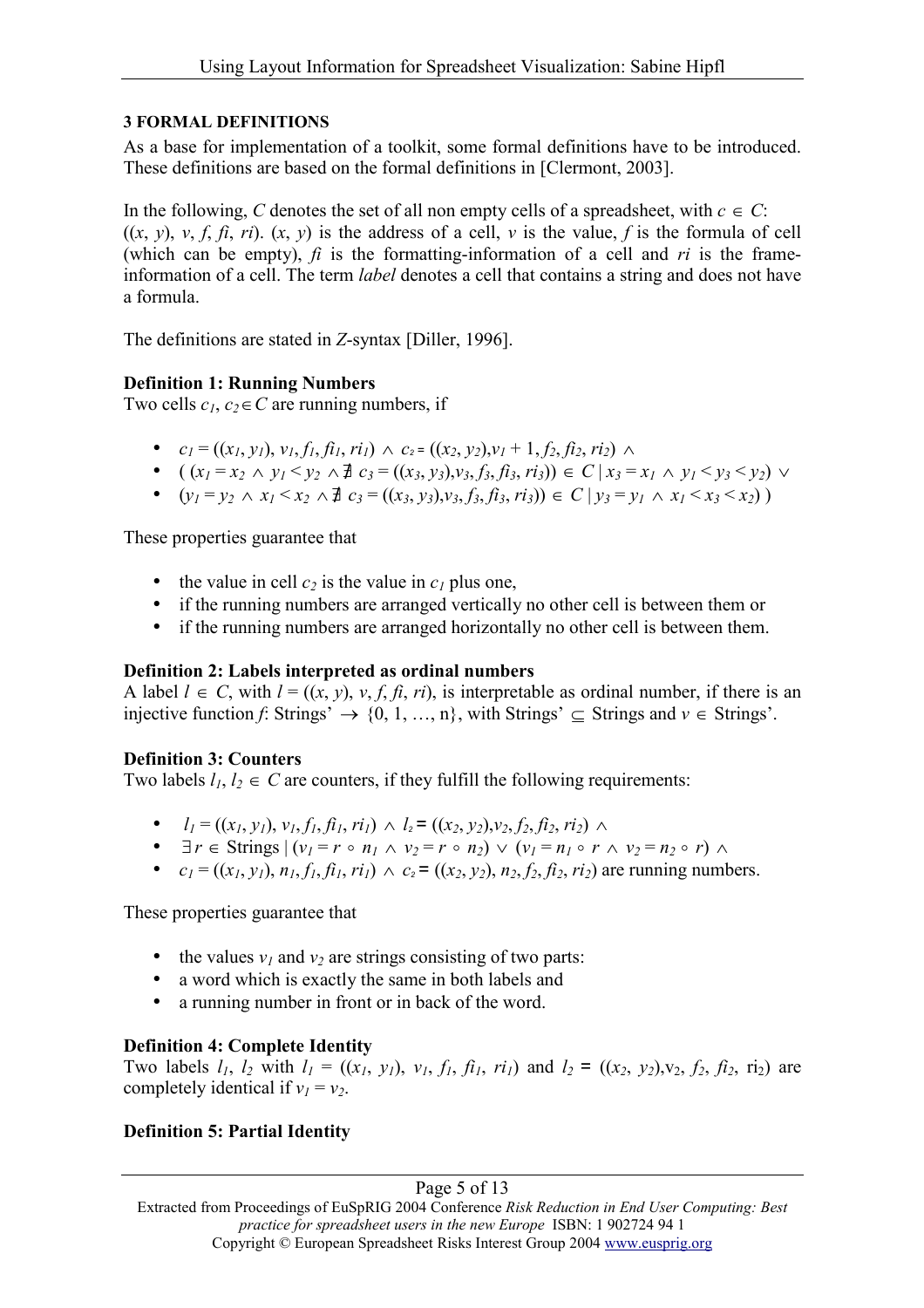Two labels  $l_1$ ,  $l_2$  with  $l_1 = ((x_1, y_1), y_1, f_1, f_1, r_1)$  and  $l_2 = ((x_2, y_2), y_2, f_2, f_2, r_2)$  are partial identical if  $\exists u, v, w \in \text{Strings } (v_1 = u \circ w \land v_2 = v \circ w) \lor (v_1 = w \circ u \land v_2 = w \circ v).$ 

### **4 LAYOUT AREAS**

The basic idea behind layout areas is to assign cells to labels. There is a distinction between geometrical and semantical assignments. Definitions 6 and 7 introduce these two concepts.

### **4.1 Definitions**

In the sequel, *L* denotes the set of all labels of a spreadsheet. The term *label* denotes one of the five kinds of labels mentioned above and the term *cell* denotes a cell containing a formula or a numeric value that is used in computations.

Geometrical assignment is used to assign cells to labels based on specific geometrical restrictions.

### **Definition 6: Geometrical Assignment (GA)**

The set of geometrical assignable cells, with  $c_i \in C$ , of a label  $l_i \in L$  is defined as:

 $GA_{11} = \{c \in C \mid c = ((x_z, y_z), v_z, f_z, f_z, r_z) \land$  $l_1 = ((x_1, y_1), y_1, f_1, f_1, ri_1) \wedge$  $((x_1 = x_2 \land y_1 \leq y_2 \land \exists l_2 \in L | l_2 = ((x_2, y_2), v_2, f_2, f_2, r_2) \land$  $x_1 = x_2 \wedge y_1 \leq y_2 \leq y_7$  $\vee$  $(y_1 = y_2 \land x_1 \le x_2 \land \exists l_2 \in L \mid l_2 = ((x_2, y_2), v_2, f_2, f_2, ri_2) \land$  $y_1 = y_2 \wedge x_1 \leq x_2 \leq x_2$ )  $\wedge$  $v_z \notin \textit{Strings}$ if:  $\forall$  *c*<sub>1</sub>, *c*<sub>2</sub>  $\in$  *GA*<sub>l1</sub> | *dense*(*GA*<sub>l1</sub>, *c*<sub>1</sub>, *c*<sub>2</sub>, *d*)

These properties guarantee that a cell is geometrically assigned to a label only if

- the label is above or on the left side of the cell,
- there is no other label between the cell and the label and
- the cell itself is not a label.

The predicate *dense* is true, if either  $c_1$  is separated only by *d* cells from  $c_2$ , or there exists another cell  $c_3 \in GA_{ll}$ , such that *dense*( $GA_{ll}$ ,  $c_1$ ,  $c_3$ , *d*) and *dense*( $GA_{ll}$ ,  $c_3$ ,  $c_2$ , *d*). A more formal definition of *dense* is given in [MC, 2002].

It is important to mention that a cell can only be assigned to one label. If there are two labels that a cell could be assigned to, a horizontal and a vertical one, two different cases are possible:

- If the two labels are of a different kind the problem is solved by heuristics 1 and 2.
- If both labels are of the same kind the labels are equivalent and it doesn't matter to which label the cells are assigned.

### Page 6 of 13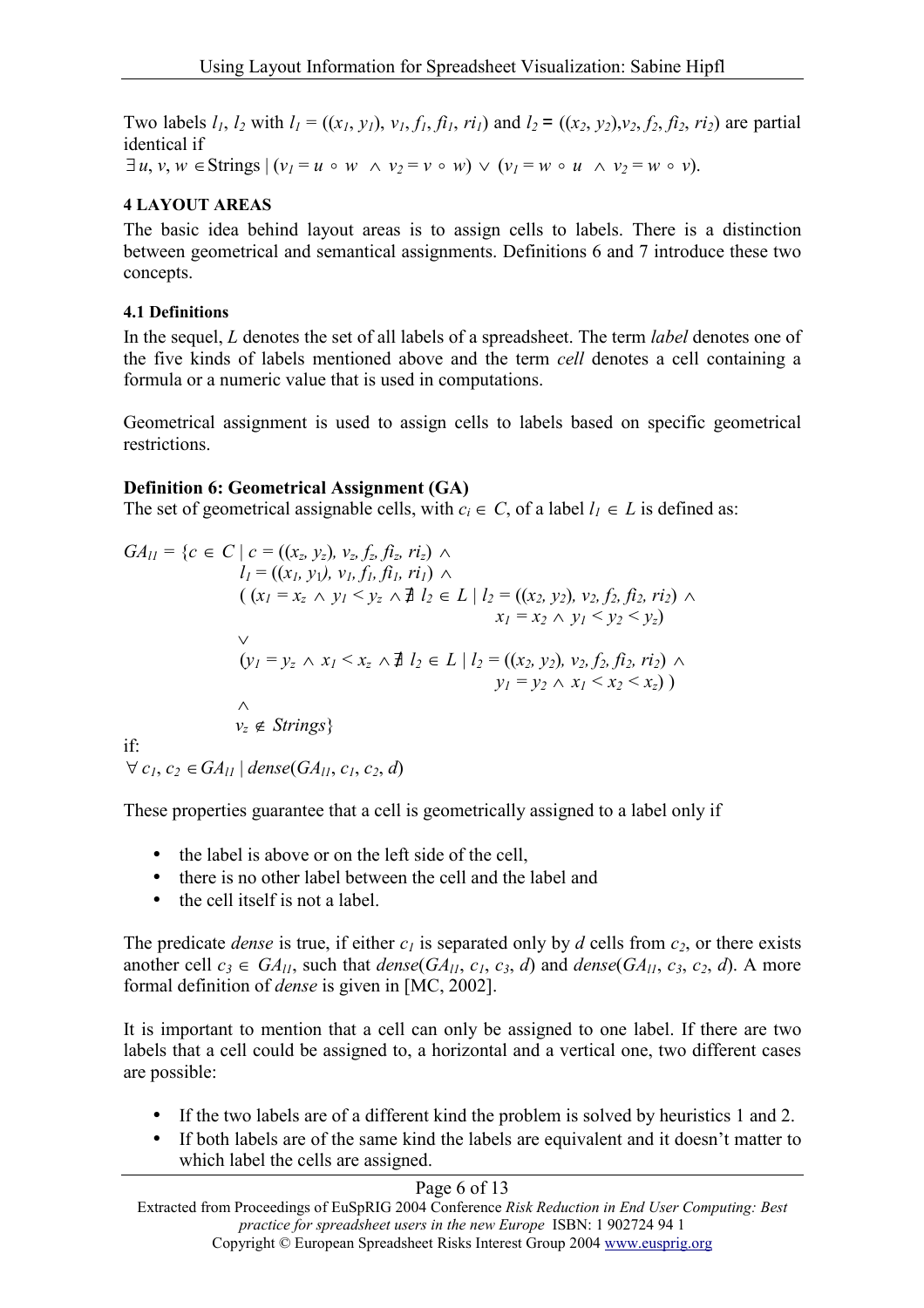In contrast to other approaches the user has only to indicate the maximum allowed number of empty cells within a block of cells.

The semantical assignment is used to assign cells to labels based on the formatting information of the content of the cells and labels.

### **Definition 7: Semantical Assignment (SA)**

The set of semantically assignable cells, with  $c_i \in C$ , of a label  $l \in L$  is defined as:

$$
SA_{l} = \{c \in C \mid c = ((x_{z}, y_{z}), v_{z}, f_{z}, f_{z}, r_{z}) \land l = ((x_{1}, y_{1}), v_{1}, f_{1}, f_{1}, r_{1}) \land (fi_{l} = fi_{z} \lor v_{z} = Undefined) \land ((\exists c_{2} \in C \mid c_{2} = ((x_{2}, y_{2}), v_{2}, f_{2}, f_{12}, r_{12}) \land x_{l} = x_{2} \land y_{l} < y_{2} < y_{z} \land f_{l}^{2} \neq f_{l2}) \lor (\exists c_{2} \in C \mid c_{2} = ((x_{2}, y_{2}), v_{2}, f_{2}, f_{l2}, r_{l2}) \land y_{l} = y_{2} \land x_{l} < x_{2} < x_{z} \land f_{l}^{2} \neq f_{l2}) ) \land \land c \in GA_{l} \}
$$

These properties guarantee that the semantical assignment of a cell to a label is only done if

- the label and the content of the cell are having the same formatting information or the value of the cell itself is not defined (which means empty),
- there is no other cell between the cell and the label, containing another kind of formatting information and
- the cell must be geometrically assignable to the label, as expressed by  $c \in GA_l$ .

As the same in geometrical assignment, the assignment is only done, if the cell is not assignable to another label.

### **Definition 8: Layout Area**

A layout area is set of cells *L* and a label *l*, if  $c \in L \implies (c \in GA_1 \vee c = l)$ 

### **4.2 Four heuristics**

Effective identification of layout areas is based on four heuristics. The main steps of these heuristics are always the same:

- 1. Identify labels.
- 2. Assign cells to the identified labels.
- 3. Group them into equivalence classes.

The result of step one and step two are layout areas, step three makes a subsequent auditing possible, as the layout areas are grouped into equivalence classes [MC, 2002].

### Page 7 of 13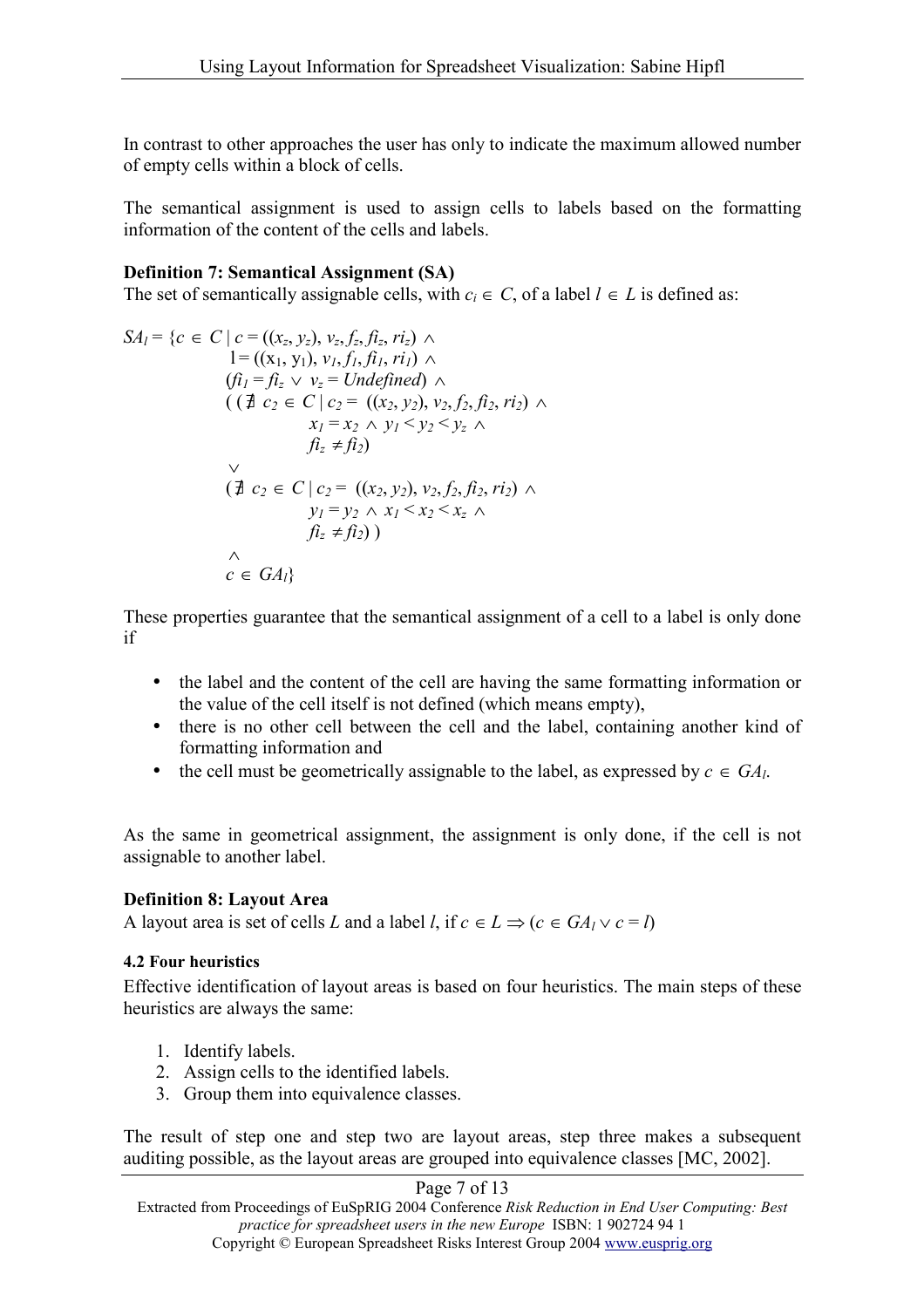Every cell in the spreadsheet is assigned to either one label or to none. After the identification of one kind of label cells are immediately assigned. So in each step the number of assignable cells is reduced. The first two heuristics are based on the different kinds of labels, introduced in section 2.1. The third heuristic is based on the semantical assignment and the last heuristic is based on the geometrical assignment (see Definitions 6 and 7).

The four heuristics are processed in a specific order, namely in the order in which they are presented in the sequel. This accounts from the fact that each heuristic has a different significance for denoting semantic relatedness. So the first one has highest significance, the last one the lowest.

There is also an special order within the identification of labels. This is necessary if there are, for example, running numbers and counters existing in a way, that they enclose a block of cells. In such a case the question is, to what kind of label should the enclosed cells be assigned – to the running numbers or to the counters? Because of this problem a hierarchy is introduced between the five kinds of labels. This means, the identification of labels is done in the order in which the labels are introduced in section 2.1. After the identification of one kind of label, cells are immediately assigned and the co-occurrence of two different kinds of cells will not lead to non-determination.

The hierarchy, as proposed in this paper, was introduced after analysing some 40 spreadsheets. It reflects the significance of the different kinds of labels for denoting semantical relatedness. Most of the spreadsheets studied are freely available at [Decisioneering, 2004].

It is also possible that labels of the same kind describe a rectangular area, as they enclose a group of cells. In such a case it doesn't matter to which labels the cells are assigned, either to the vertical ones or the horizontal ones, as the labels are equivalent.

To provide auditing for the resulting layout areas, they are grouped into equivalence classes (see

[MC, 2002]). These equivalence classes can be checked for irregularities, which might be symptoms of errors. The layout areas have also been integrated in the existing prototype (see [Clermont, 2003]).

### **Assignment Based on Running Numbers and Counters (Heuristic 1)**

The individual steps of this heuristic are

- the identification of running numbers, labels interpretable as ordinal numbers and counters (in this order),
- the geometrical assignment of cells to the identified labels. As mentioned above, this is done immediately after one of the three groups of labels is identified.

The result of these two steps are layout areas. Subsequently

- the layout areas are grouped into semantic classes and
- heuristic 2 is applied.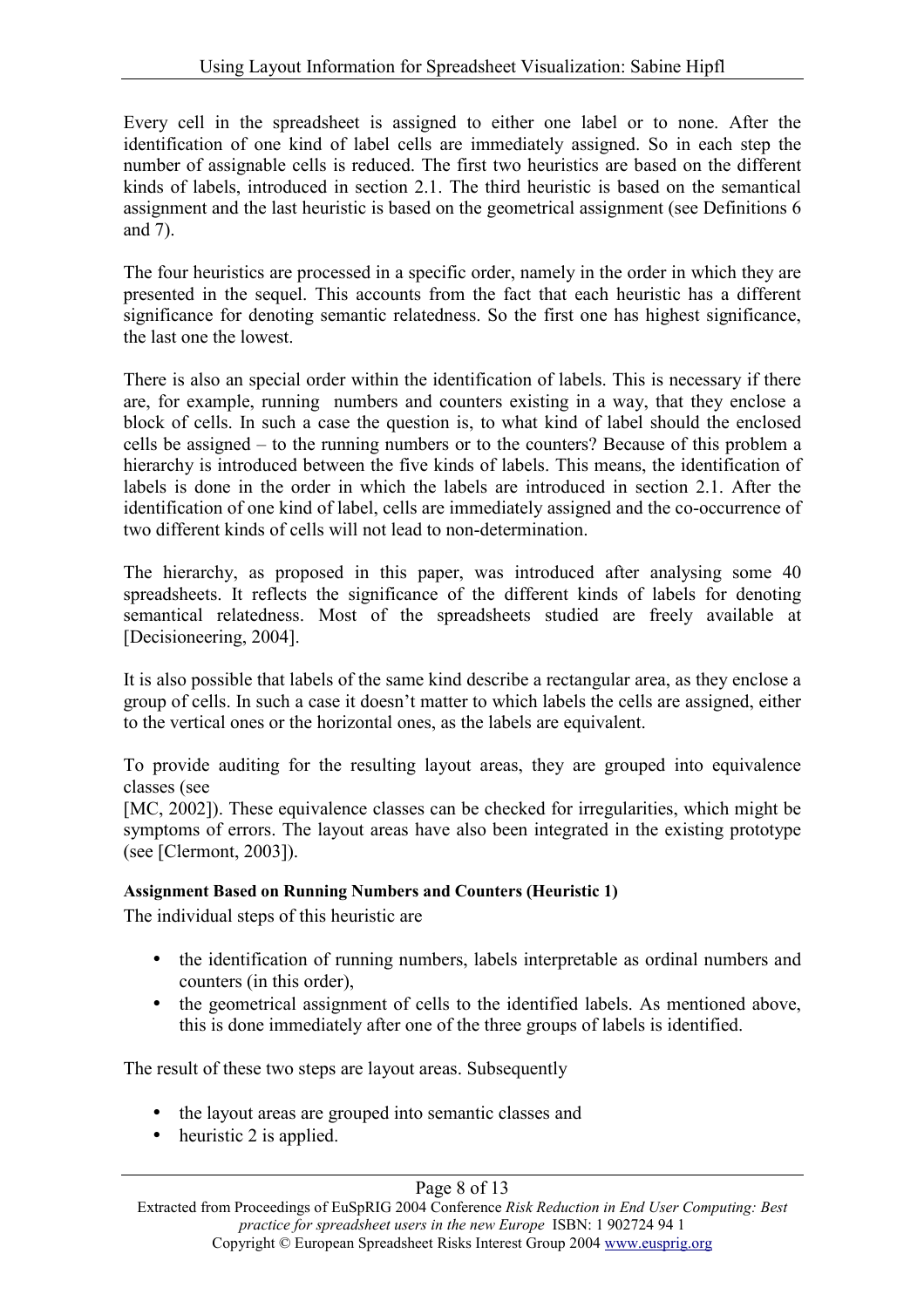Figure 1 shows an example. In this example two different kinds of labels can be identified: running numbers (vertical running) in the cells A19:A22 and horizontal running counters in the cells B18:E18. In this example the two kinds of labels are arranged in a way that they enclose a block of cells. Now the importance of the stated hierarchy can be shown. If no hierarchy is made an assignment would not be possible, because the cells B19:E22 can be assigned to the running numbers as well as to the counters. However, the running numbers have higher priority.

As stated in our introduction, layout areas make an implicit identification of the orientation of the spreadsheet possible. The orientation of the example spreadsheet is rowwise as the running numbers are horizontal labels. In figure 1, four layout areas can be identified: A19:E19, A20:E20, A21:E21 and A22:E22. To highlight these layout areas, each layout area is marked with another greyscale.

To support auditing, these four layout areas are subsequently grouped into semantic classes. As this would go beyond the scope of this paper readers are referred to [Hipfl, 2004].

|     | в<br>А                     |           | с         | D         | E         |
|-----|----------------------------|-----------|-----------|-----------|-----------|
| 16  | <b>Production Forecast</b> |           |           |           |           |
| 17  |                            |           |           |           |           |
| 18  | Year                       | Quarter 1 | Quarter 2 | Quarter 3 | Quarter 4 |
| 19  | 2001                       | 200,000   | 250,000   | 100,000   | 150,000   |
| 20  | 2002                       | 150,000   | 220,000   | 120,000   | 145,000   |
| 21  | 2003                       | 133.441   | 195.714   | 106.753   | 128.993   |
| 22  | 2004                       | 118.711   | 174.109   | 94.969    | 114.754   |
| 23  | Total                      | 602.152   | 839.823   | 421.722   | 538.747   |
| 24. |                            |           |           |           |           |

Figure 1: Four layout areas build by means of running numbers.

### **Assignment Based on Complete and Partial Identity (Heuristic 2)**

The individual steps of this heuristic are

- the identification of labels with complete identity and partial identity (in this order),
- the geometrical assignment of cells to the identified labels. As mentioned above, this is done immediately after one of the three groups of labels are identified.

The result of these two steps are layout areas. Subsequently

- the layout areas are grouped into semantic classes and
- heuristic 3 is applied.

Figure 2 shows an example. In this example complete identical labels can be identified. So each of the pairs of cells D7, H7 and E7, I7 and F7, J7 and G7, K7 contains complete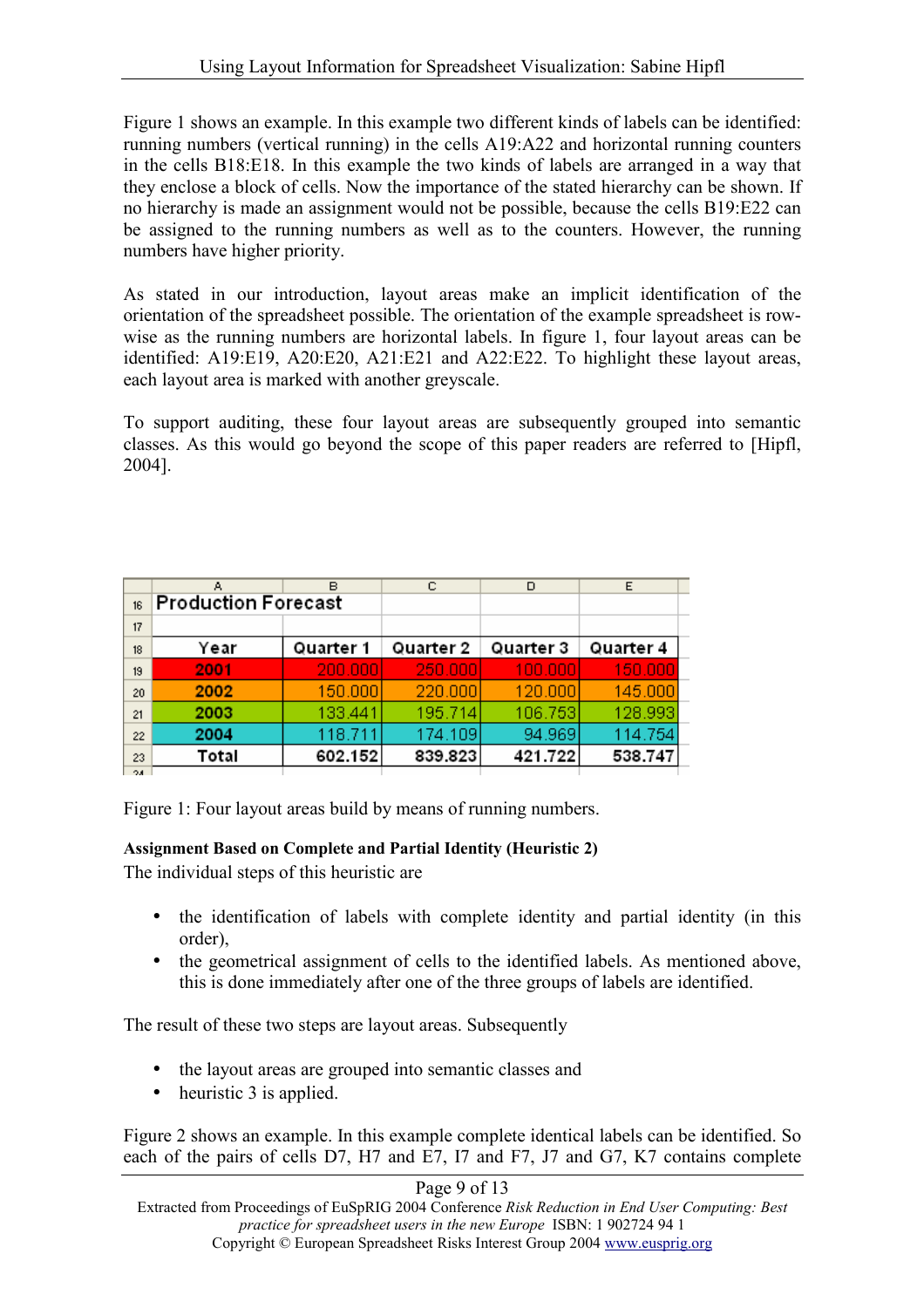identical labels. As these labels are horizontal labels, the orientiation of the example-sheet is column-wise.

Eight layout areas are identified: D7:D10, E7:E10, F7:F10, G7:G10, H7:H10, I7:I10, J7:J10 and K7:K10. In the example, each layout area built upon an identical label, has the same greyscale. These eight layout areas form four groups as areas with the same label belong together.

|    | D             | Ε             |                   | G                  | н             |        | J                 | Κ      |
|----|---------------|---------------|-------------------|--------------------|---------------|--------|-------------------|--------|
| 5  | Februar       |               |                   | <b>ACCUMULATED</b> |               |        |                   |        |
| 6  |               |               |                   |                    |               |        |                   |        |
| 7  | <b>Budget</b> | <b>Actual</b> | <b>Difference</b> | ×                  | <b>Budget</b> | Actual | <b>Difference</b> | ×      |
| 8  | 5.857         | 6.044         | 187               |                    | 11.715        | 10.661 | $-1.054$          |        |
| 9  | 5.325         | 6.309         | 984               | 100,0%             | 10.651        | 10.685 | 34                | 100,0% |
| 10 | 1.787         | 2.669         | 882               | 42,3%              | 3.574         | 4.494  | 921               | 42,1%  |

Figure 2: Eight layout areas build by means of complete identical labels

In a further step each of the four pairs of layout areas can be grouped into semantic classes. Further details are given in [Hipfl, 2004].

### **Assignment Based on Semantics (Heuristic 3)**

The individual steps of this heuristic are:

For each label, not yet grouped to layout areas

- identify semantically assignable cells (see Definition 7) and
- geometrically assign the cells to the semantically related labels.

The result of these two steps are layout areas. Subsequently

- the cells within each layout area are checked for logical areas and
- heuristic 4 is applied.

Figure 3 shows an example. The formatting of the cells is described in the order *font*, *font size*, *font style*, and *font color*. The formatting of the block of cells B37:B40 is: *Arial*, *10 pt.*, *normal*, *black*. The formatting of the labels A37:A40 is *Arial*, *12 pt.*, *normal*, *black*. As the labels and the cells consist of different formatting a semantical assignment is not possible. Lets have a look at the other cells. The label A41 has the following formatting: *Arial*, *12 pt.*, *bold*, *black*. The cells B41:D41 have the same formatting. So an assignment is possible and the result is a layout area, highlighted in figure 3.

|      |                              | в     | с   |     |
|------|------------------------------|-------|-----|-----|
| 36   | <b>MARKETING</b>             |       |     |     |
| 37   | 4995005 RM MASCH KONST       | 169   |     | 6   |
| 38   | 6122800 Vert.Zement/K Zentam | 8     |     |     |
| 39   | 6200310 EDV Costs            | 27    |     |     |
| 40   | 6332300 ILV NE               | 1.673 | 143 | 269 |
| 41   | <b>Marketing NEM total</b>   | 1.877 | 146 | 282 |
| 4.05 |                              |       |     |     |

### Page 10 of 13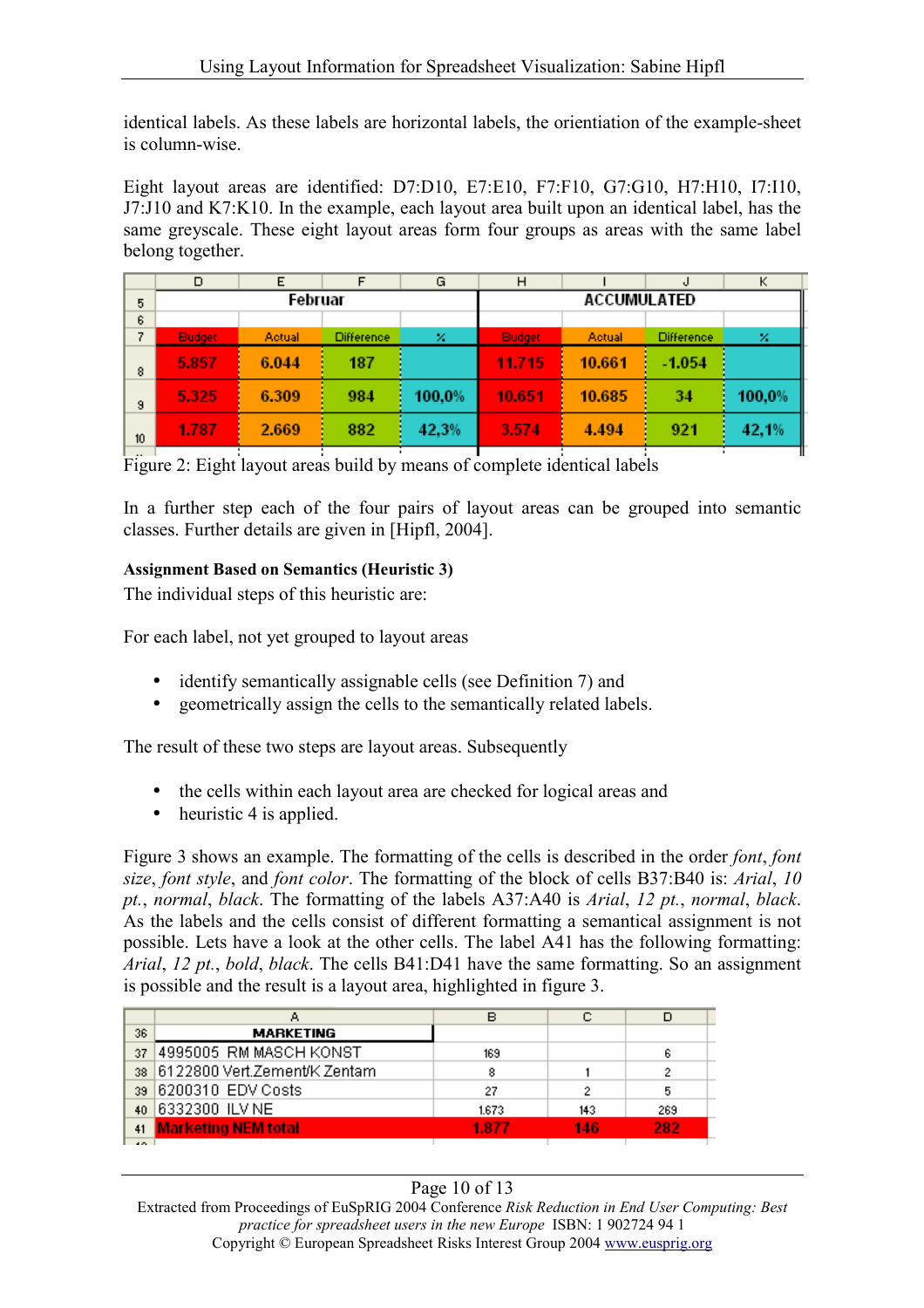Figure 3: One layout area by means of semantical assignment

The processing of the result of this heuristic is different to those introduced before as the resulting layout areas are not grouped into semantic classes. In the first two heuristics the grouping to layout areas is based on the assumption, that similar labels are a sign for semantically related cells. But this heuristic is not based on the similarity of labels, so the resulting layout areas contain labels which might not be similar to each other. So the assumption made in heuristics 1 and 2, and consequently the grouping into semantic classes is not founded.

However, another abstraction technique can be applied. In [ACM, 2000] the method of logical areas is introduced. Cells within each layout area, resulting from this heuristic, can be checked for logical areas.

### **Spatial Assignment (Heuristic 4)**

This last heuristic is in a way different from the others as the assignment is not based on any assumption of semantical relatedness. It

- identifies cells, which are not yet assigned and
- makes merely a geometrical assignment (see Definition 6).

The results of these two steps are layout areas that are not further processed.

The labels, as well as the cells, do not need to have any special characteristics. It also doesn't matter whether the labels to which the cells should be assigned, are already in another layout area. As this heuristic does not provide any statement on semantical relatedness, there is no benefit to group the result to semantic classes or logical areas.

This heuristic assigns cells which are not yet processed by a preceding step but described by a label to layout areas. After applying this heuristic only those cells are left that can not be unambiguously assigned to a label or which are not described by any label. Such cells can be an indication of errors or of bad design.

### **5 CONCLUSION**

In this paper the spreadsheet visualization approach introduced by [Clermont, 2003] is extended by using layout information. The main assumption for the method of layout areas is that layout information is used by the spreadsheet-programmer to show the semantical relatedness of cells. On these grounds semantically related blocks of cells can be identified.

The aim of the extension is to relieve users from the need to be highly experienced in a specific spreadsheet visualization technique and it is reached as follows:

1. Explicit parametrization of the semantic classes' discovery algorithm is avoided.

This is reached because semantic classes are identified basing on the layout areas. So the user does not need to specify spatial restrictions for blocks of cells with recurring semantics. In the extended approach labels and formatting information is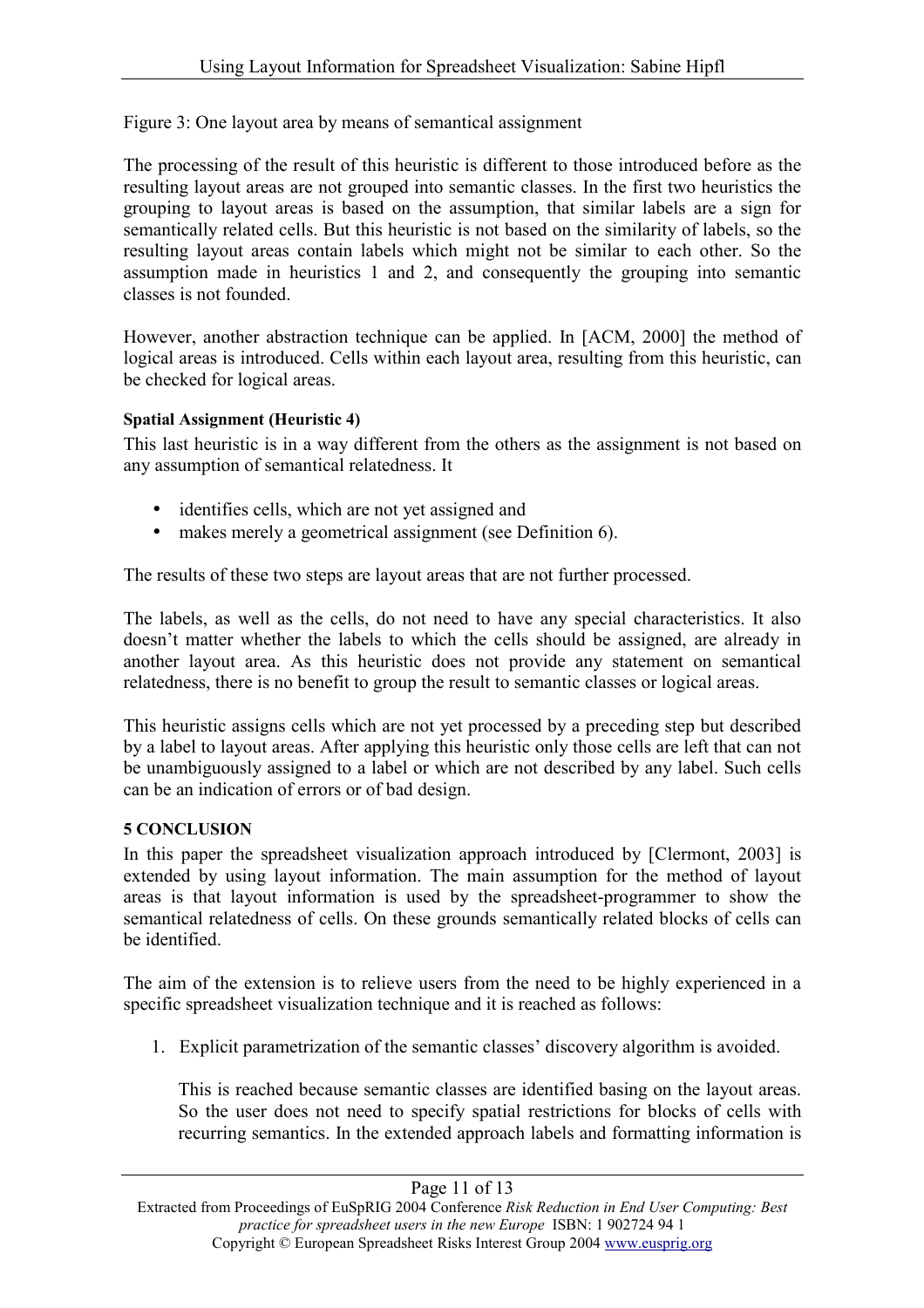used to identify semantically related cells. Layout areas are built and subsequently out of them the semantic classes can be identified.

2. Implicit identification of the orientation of blocks is possible.

In this approach the extent of the identified labels is used to indicate the orientation of cells. If labels are running horizontal, they describe columns – thus, the orientation is column-wise. If labels are running vertical, they describe rows – so, the orientation is row-wise. The orientation of the cells does not need to be explicitly stated.

3. The orientation is identified for each block of cells individually, not for the whole spreadsheet.

Each layout area is build out of a set of labels which describe specific blocks of cells. These labels indicate the orientation of the blocks of cells they describe. Hence, the orientation is given only for blocks of cells.

4. It is possible to identify semantically related blocks of cells with different sizes.

The size of a block of cells is not taken into consideration for the construction of layout areas. The cells are assigned to labels until the termination condition is reached. So, it is possible that two belonging layout areas consist of a different number of cells.

#### **6 REFERENCES**

| [ACM 2000]                       | Yirsaw Ayalew, Markus Clermont, and Roland Mittermeir. Detecting errors in<br>spreadsheets. In Spreadsheet Risks, Audit and Development Methods, volume 1, pages 51-<br>62. EuSpRIG, University of Greenwich, 7 2000. |
|----------------------------------|-----------------------------------------------------------------------------------------------------------------------------------------------------------------------------------------------------------------------|
| [AM, 2002]                       | Yirsaw Ayalew and Roland T. Mittermeir. Interval-based testing for spreadsheets. In<br>Proceedings of the 2002 International Arab Conference on Information Technology, 2002.                                         |
| [Butler, $2000$ ]<br>Spreadsheet | Ray Butler. Is This Spreadsheet a Tax Evader ? How H. M. Customs & Excise Test                                                                                                                                        |
|                                  | Applications. In Proceedings of the 33rd Hawaii International Conference on System<br>Sciences - 2000, volume 33, 2000.                                                                                               |
| [Clermont, $2003$ ]              | Markus Clermont. A Scalable Approach to Spreadsheet Visualization. PhD thesis,<br>University Klagenfurt, Universitätsstrasse 65–67, A-9020 Klagenfurt, Austria, 2003.                                                 |
| [CM, 2003]                       | Markus Clermont and Roland Mittermeir. Auditing Large Spreadsheet Programs. In ISIM<br>2003, Proceedings of the 6 <sup>th</sup> International Conference, pages 87-97, 2003.                                          |
| [Decisioneering, 2004]           | Decisioneering, the leading provider for risk analysis software and solutions,<br>http://www.decisioneering.com, visited on $25th$ January, 2004.                                                                     |
| [Diller, 1996]                   | Antoni Diller, Second Edition, 1996, $Z - An$ Introduction to Formal Methods, John<br>Wiley & Sons.                                                                                                                   |
| [ $High, 2004$ ]                 | Sabine Hipfl. Spreadsheet-Visualisierung unter Berücksichtigung von Layoutinformation.<br>Master thesis, University Klagenfurt, Universitätsstrasse 65-67, A-9020 Klagenfurt,<br>Austria, 2004.                       |
| [MC, 2002]                       | Roland T. Mittermeir and Markus Clermont. Finding High-Level structures in spreadsheet<br>programs. In Working Conference on Reverse Engineering, 2002.                                                               |
| [Panko, 19998]                   | Raymond Panko. What we know about spreadsheet errors. Journal of End User<br>Computing, 10(2):15 - 21, 1998.                                                                                                          |

Page 12 of 13